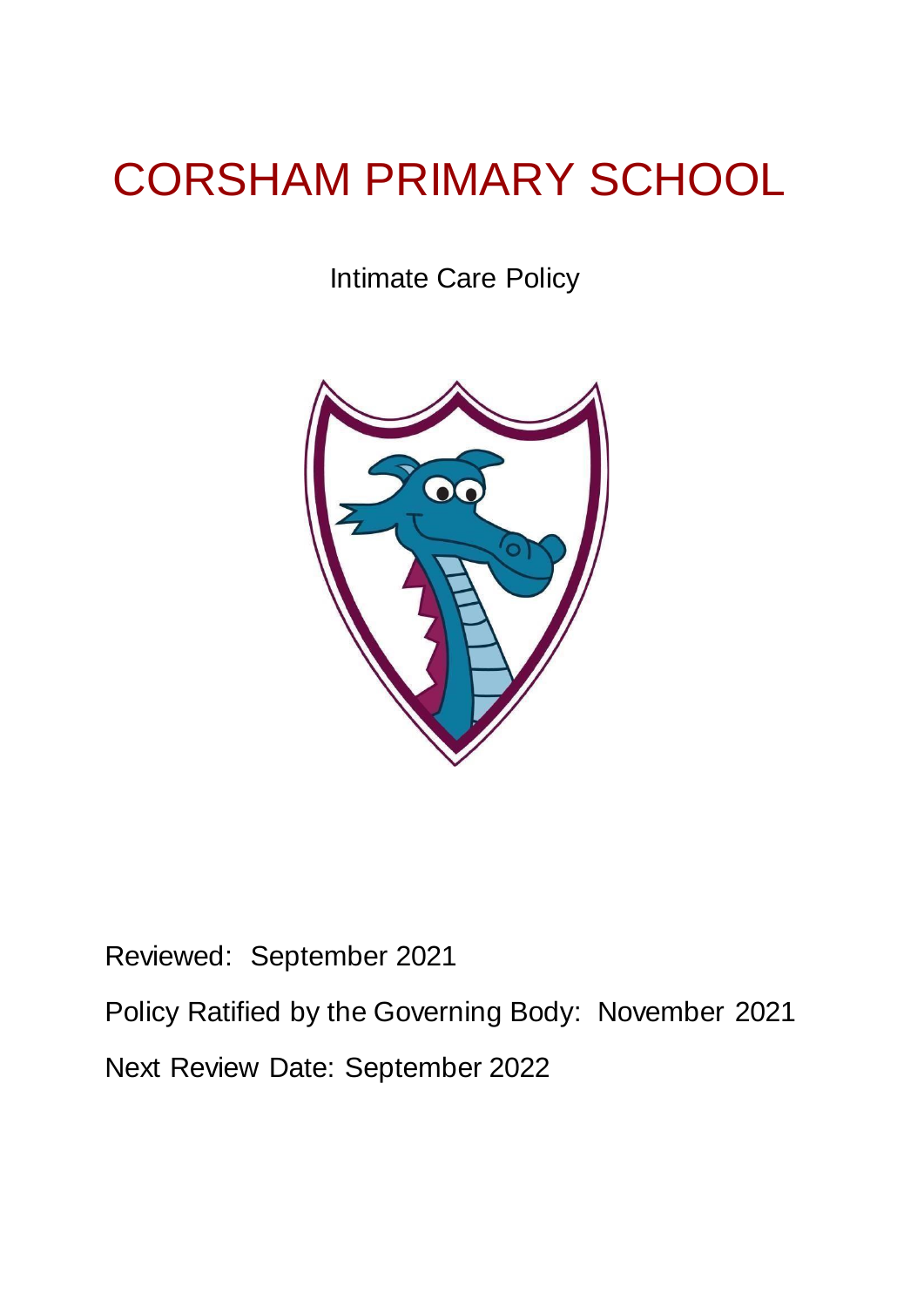# **CORSHAM PRIMARY SCHOOL**

# **INTIMATE CARE POLICY**

This policy needs to be read in conjunction with other policies including the Health & Safety Policy.

# **Policy Statement:**

Corsham Primary is committed to ensuring that all staff responsible for the intimate care of pupils will undertake their duties in a professional manner at all times. We recognise that there is a need to treat all pupils with respect when intimate care is given. No pupil should be attended to in a way that causes embarrassment, distress or pain.

Children's dignity will be preserved and a high level of privacy, choice and control will be provided to them. Staff who provide intimate care to pupils will have a high awareness of safeguarding children issues. Staff behaviour is open to scrutiny, and staff at Corsham Primary School work in partnership with parents to provide

continuity of care to pupils wherever possible**.** 

# **AIMS OF THIS POLICY:**

- To set out provisions for appropriate intimate care, which safeguards the dignity, rights and wellbeing of children and young people and through the provisions,
- Provide assurance that staff are knowledgeable about intimate care and that individual needs are taken into account.

# **PRINCIPLES:**

This document embraces the tenets of 'Working Together to Safeguard Children 2018'.

- Every child has the right to feel safe and secure
- Every child has the right to be treated as an individual
- Every child has the right to remain healthy
- Every child has the right to privacy, dignity and a professional approach from all staff when meeting his or her needs
- Every child has the right to information and support that will enable him or her to make informed and appropriate choices
- Every child has the right to be accepted for who they are, without regard to age, gender, ability, race, culture or beliefs
- Every child has the right to information and procedures for any complaint or queries he or she may have regarding intimate care.

This policy should be read in conjunction with the school's other policies including the Health and Safety Policy and the Safeguarding Children policy and Code of Conduct.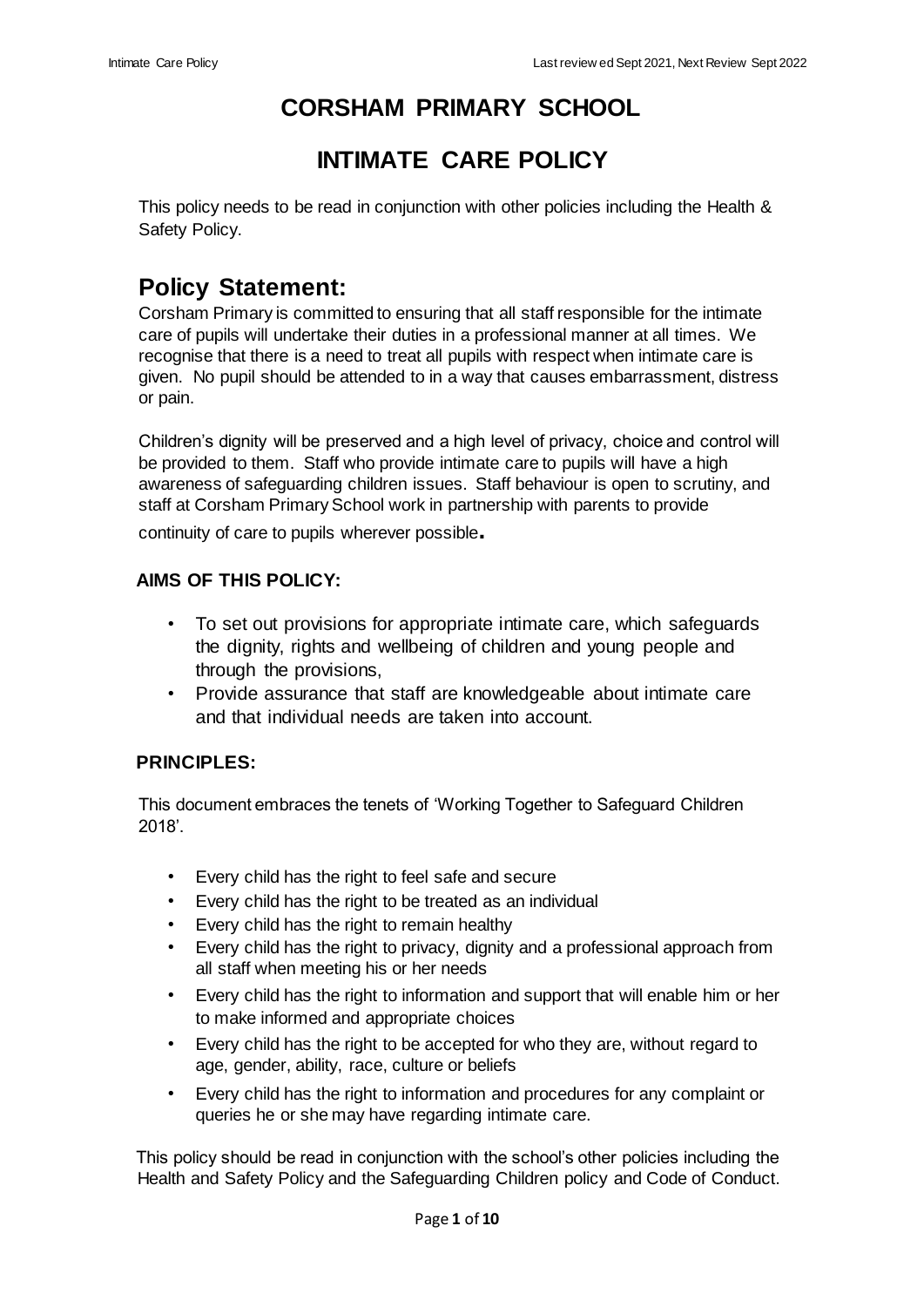# **DEFINITION OF INTIMATE CARE:**

Staff who work with young children or children/young people who have special needs will realise that the issue of intimate care is a difficult one and that it will require staff to be respectful of children's needs.

Intimate care can be defined as care tasks of an intimate nature, associated with bodily functions, body products and personal hygiene, which demand direct or indirect contact with or exposure of the genitals.

Examples include care associated with continence management as well as more ordinary tasks such as help with washing or bathing. In less usual circumstances 'Invasive care' may include the dealing with nasal-gastric tubes, Mickey button, feed pumps and the insertion of suppositories as a means of giving regular or one off medication.

#### **Head Teacher Responsibilities:**

• Head Teachers is a term used to describe the senior leadership team in the organisation. It will include but may not be limited to the Head teachers and their deputies.

#### **Head Teachers will ensure that:**

- The provisions contained within this policy are implemented throughout the school to ensure that arrangements are in place to enable children who need it to receive appropriate intimate care.
- Staff are aware of arrangements and designated staff are clear on responsibilities
- Information is provided to increase awareness and that relevant staff receive training. Parents are aware of their responsibilities and channels of communication for the provision of essential information.

#### **Staff Responsibilities:**

- Staff are responsible for supporting the arrangements for intimate care and, in the case of designated staff, proving intimate care in accordance with the principles and practices set out in this policy.
- Some staff will be required to act as the 'advocate' for a child and will not be actively involved in the delivery of intimate care but will communicate issues or concerns they have about the quality of care being delivered.

#### **Parents Responsibilities:**

Parents are responsible for supporting the school fulfil its responsibilities. This will include being involved in care planning and providing accurate and timely information.

#### **OUR APPROACH TO BEST PRACTICE:**

All pupils who require intimate care are treated respectfully at all times; the child's welfare and dignity is of paramount importance.

Staff who provide intimate or invasive care are trained to do so (including Child Protection and Health and Safety training in moving and handling) and are fully aware of best practice. Apparatus will be provided to assist with pupils who need special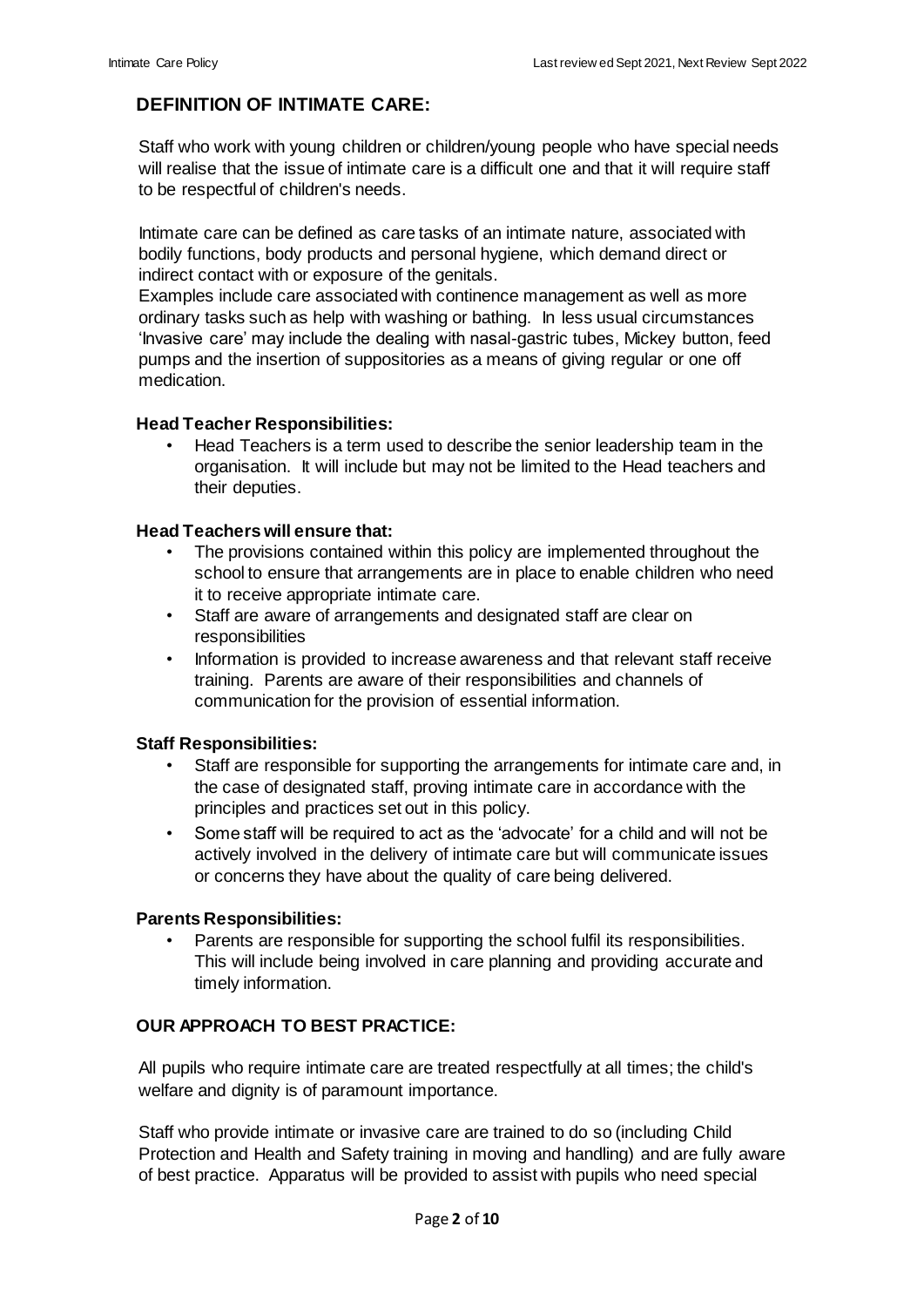arrangements following assessment by the child's General Practitioner, school doctor, physiotherapist/ occupational therapist as required.

Staff will be supported to adapt their practice in relation to the needs of individual pupils taking into account developmental changes such as the onset of puberty and menstruation. Wherever possible staff who are involved in the intimate care of pupils will not usually be involved with the delivery of sex education to their pupils as an additional safeguard.

There is careful communication with each pupil who needs help with intimate care in line with their preferred means of communication (verbal, symbolic, etc.) to discuss the pupil's needs and preferences. The pupil is aware of each procedure that is carried out and the reasons for it.

As a basic principle, pupils will be supported to achieve the highest level of autonomy that is possible given their age and abilities. Staff will encourage each pupil to do as much for themselves as they can. This may mean, for example, giving the pupil responsibility for washing themselves after a toileting accident.

Each pupil's privacy will be respected. Careful consideration will be given to each child to determine how many carers might need to be present when they needs help with intimate care. Where possible one pupil will be cared for by one adult, unless there is a sound reason for having two adults present. If this is the case, the reasons should be clearly documented.

Parents will be involved with their child's intimate care arrangements on a regular basis and a clear account of the agreed arrangements will be recorded on the child's care plan. The needs and wishes of pupil and parents will be carefully considered alongside any possible constraints; e.g. staffing and equal opportunities legislation.

Each pupil will have an assigned senior member of staff to act as an advocate (this will be the TA Manager and will not be the member of staff involved in the child's intimate care) to whom they will be able to communicate any issues or concerns that they may have about the quality of care they receive.

Staff deliver a full personal safety curriculum, as part of Personal, Social and Health Education, to all pupils as appropriate to their developmental level and degree of understanding. This work is shared with parents who are encouraged to reinforce the personal safety messages within the home

Annex 1 sets out practice guidelines.

## **THE PROTECTION OF CHILDREN:**

Wiltshire Child Protection Procedures and Multi-Agency Child Protection procedures will be accessible to staff and adhered to.

Where appropriate, all children will be taught personal safety skills carefully matched to their level of development and understanding.

If a member of staff has any concerns about physical changes in a child's presentation, e.g. marks, bruises, soreness etc. s/he will immediately report concerns to the appropriate manager/ designated person for child protection.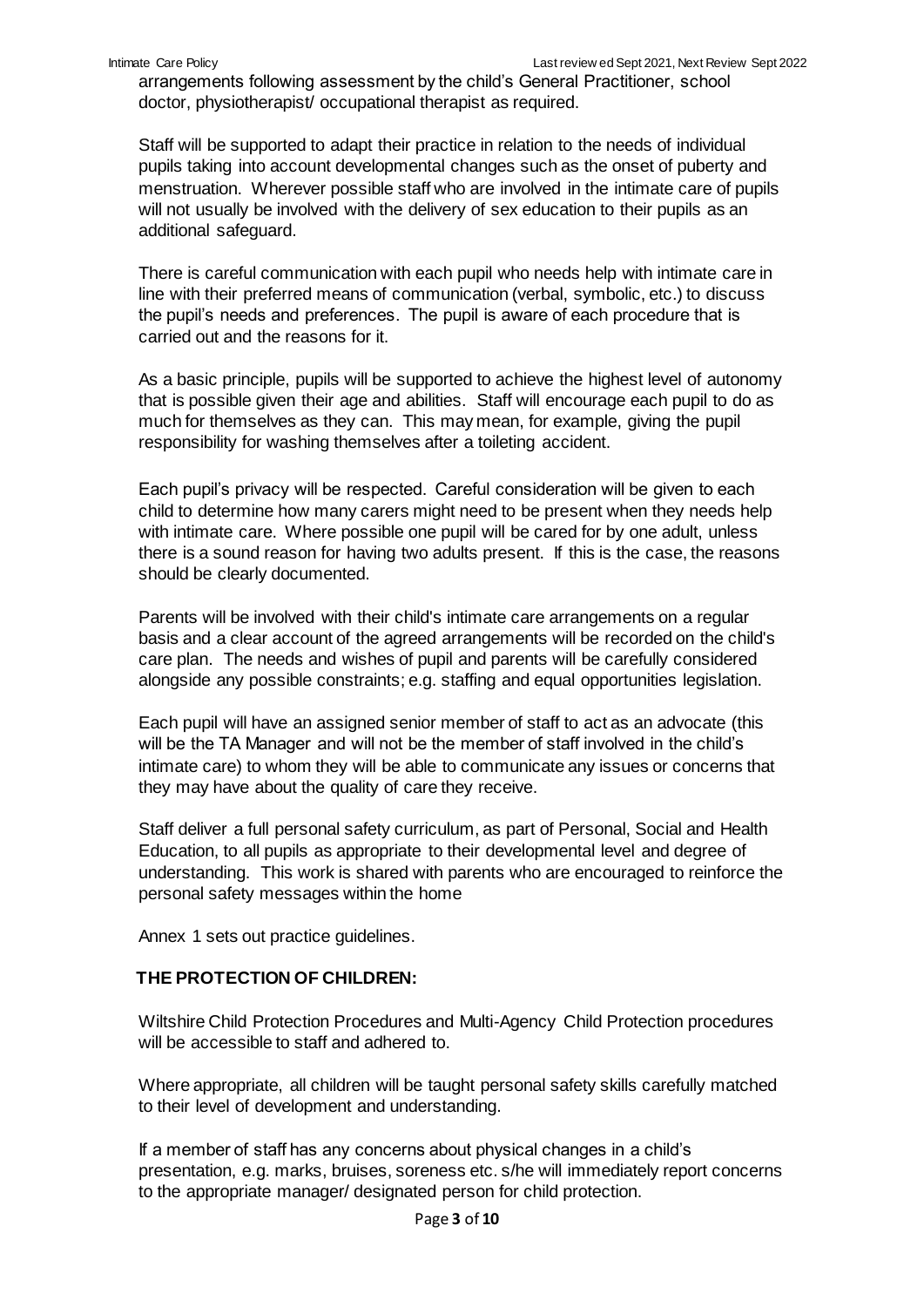A clear record of the concern will be completed and referred to social services and/or the Police if necessary. Parents will be asked for their consent or informed that a referral is necessary prior to it being made unless doing so is likely to place the child at greater risk of harm. [**See the Wiltshire Safeguarding Children Board procedures]** 

If a pupil becomes distressed or unhappy about being cared for by a particular member of staff, the matter will be looked into, outcomes recorded, and the results of any investigation shared with the child and the parent / carers.

Parents will be contacted at the earliest opportunity as part of this process in order to reach a resolution. Staffing schedules will be altered until the issue(s) are resolved so that the pupil's needs remain paramount. Further advice will be taken from outside agencies if necessary.

If a child makes an allegation against a member of staff, all necessary procedures will be followed and the Head Teacher must be informed. If the allegation is about the Head Teacher, then the Chair of the Governors should be informed instead.

# **EQUAL OPPORTUNITIES**

When writing and reviewing this policy staff have completed an Equality and Diversity Impact Assessment in order to ensure it complies with equality obligations outlined in anti-discrimination legislation. We believe the policy positively reflects the aims and ambitions identified in Corsham Primary's Single Equality Scheme.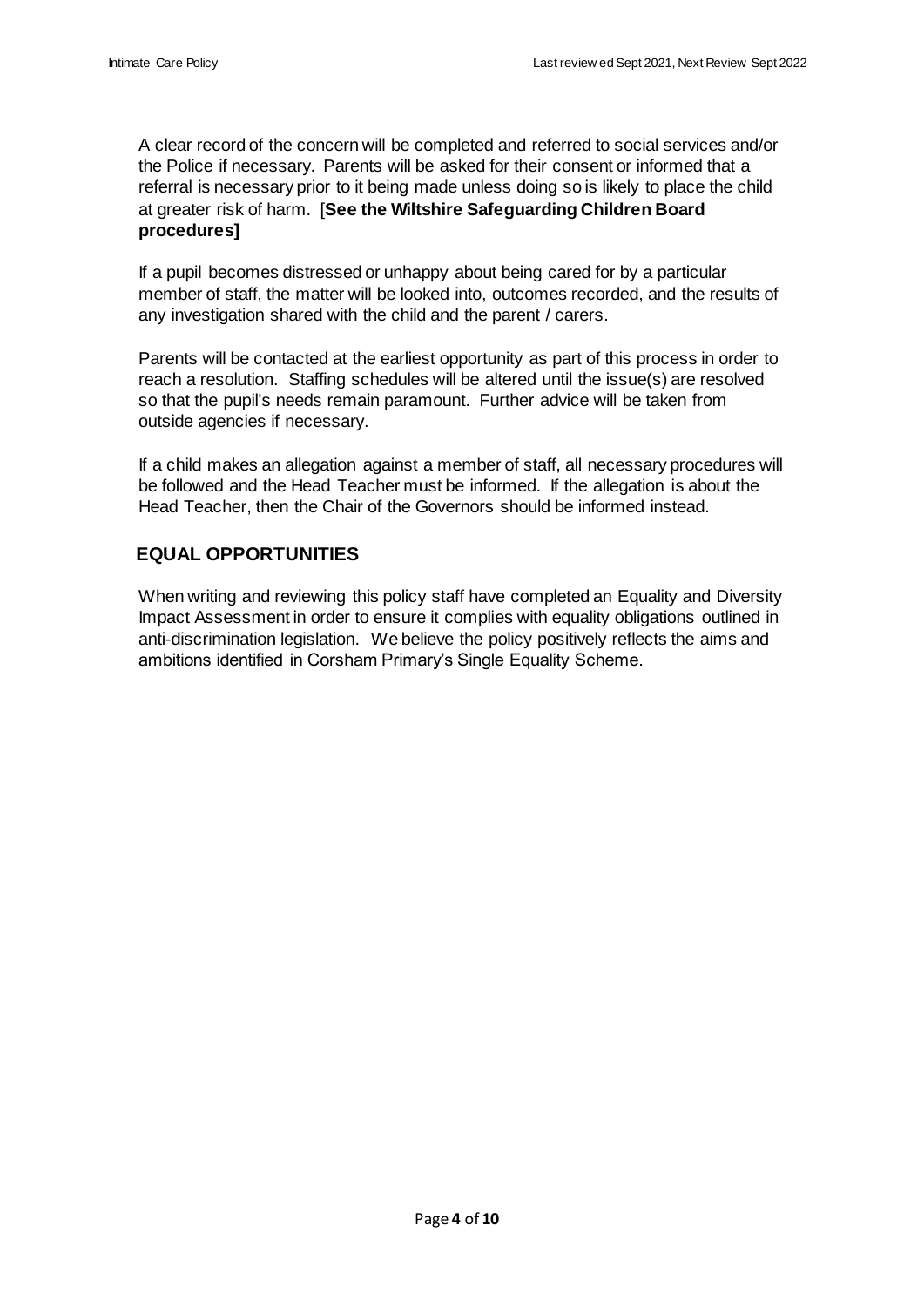#### **PRACTICE GUIDELINES**

#### **INTIMATE CARE / INVASIVE CARE POLICY**

Children have a right to be safe and to be treated with dignity and respect. Because some children are more vulnerable, everyone involved with their intimate/invasive care must be sensitive to their needs and to be aware that some intimate care tasks could be open to misinterpretation.

Intimate care includes bathing, washing, and toileting, changing pads, nappies and sanitary wear and administering diazepam.

4. Personal care tasks are teeth cleaning and hair ÷ brushing.

Invasive care is dealing with the giving of suppositories, nasal gastric tubes, mickey buttons and feed pumps.

Individual intimate care plans will be drawn up for particular students as appropriate to suit the circumstances of the child. These plans include a full risk assessment to address issues such as moving and handling, personal safety of the pupil and the carer. At Corsham Primary School these plans are known as 'Toileting plans' and are drawn up in conjunction with the school nurse.

#### **INTIMATE CARE OF CHILDREN AND YOUNG PEOPLE WITH DISABILITIES**

Children with disabilities can be very vulnerable. They often need adult help with their personal care, including intimate care, long after non-disabled children of similar age have developed the skills to do such tasks for themselves.

Having to depend on someone else to do these things for you may feel embarrassing or humiliating. Anyone involved with a person's intimate care needs to be sensitive to the child's needs and aware that some care tasks could be open to possible misinterpretation.

#### **What is intimate care?**

Intimate care may mean different things to different people but is usually used to describe any or all of the following activities:

Washing any part of the body

- Bathing/showering
- Cleaning teeth
- Cutting nails or hair
- Washing hair
- Brushing/combing hair
- Dressing/undressing
- $\triangleq$  Changing nappy or sanitary protection Assisting to use the toilet Changing incontinence bags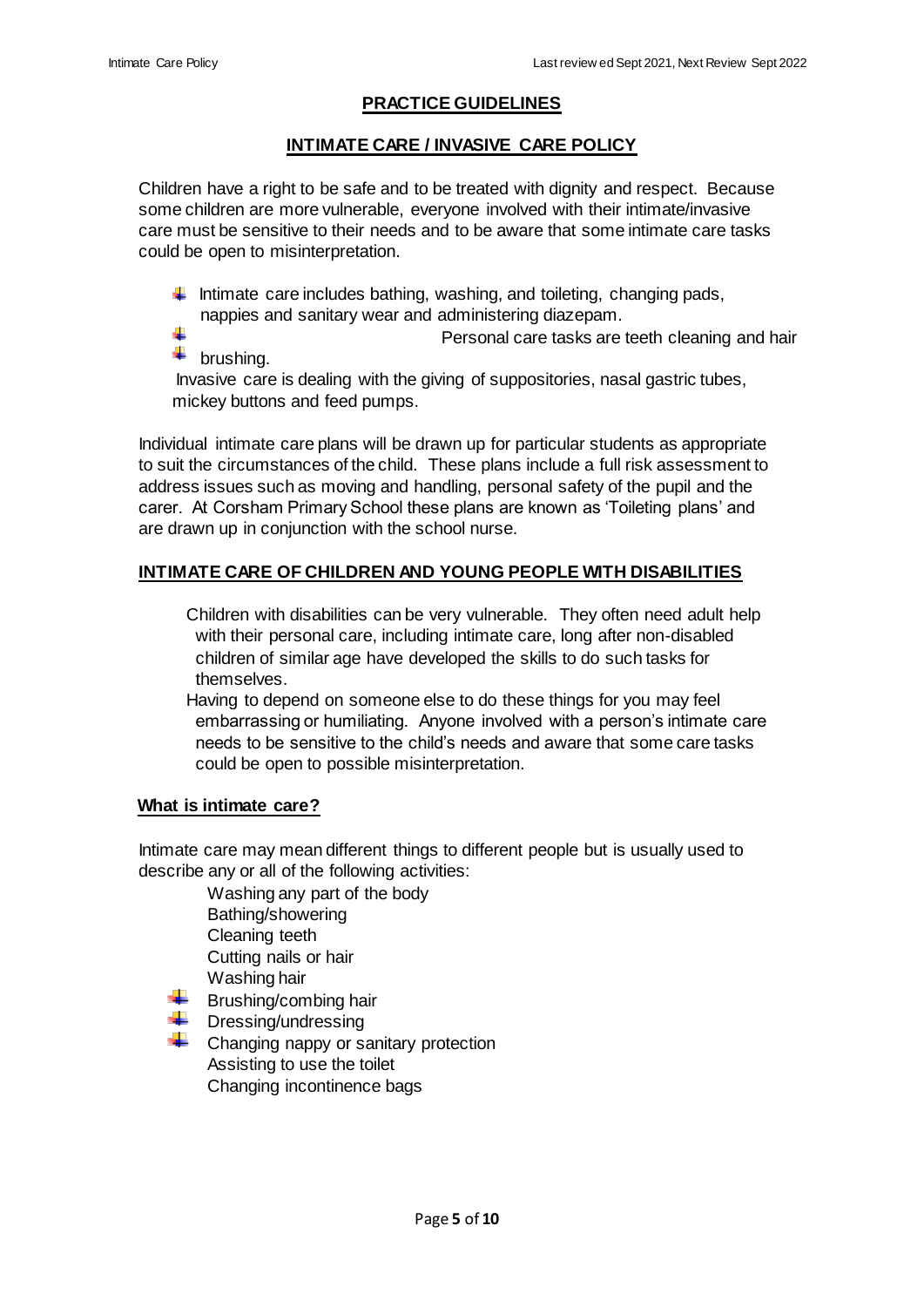The children we work with have a right to be safe and to be treated with dignity and respect. We hope that some basic guidelines on intimate care will help to safeguard both pupils and carers. The aim of these guidelines therefore is to ensure that everyone is clear about the issues that need to be considered before approaching intimate care tasks, and we hope that you will find them supportive.

# 1. **Treat every child with dignity and respect and ensure privacy, appropriate to the child's age and situation**

Privacy is an important issue. Most intimate care tasks, for example bathing or changing a nappy for a child or young person, are carried out by a named staff member alone with the child or young person. This is entirely appropriate when the child has a toileting plan. When toileting accidents arise unexpectedly, with young children who do not need planned intimate care, staff should wherever possible, avoid being totally alone with child.

Male workers will not undertake intimate care tasks with girls/young women. Female workers may undertake such tasks with boys/young men, but if at all possible a male worker would be considered more appropriate, especially for older pupils.

# 2. **Treat every child as an individual**

Do not make assumptions about how things are done with a child. Families all have their own way of doing things, their own names for body parts etc. Cultural, ethnic and religious differences may affect what is or is not appropriate. Ask the child and/or parents and respect their wishes. Check with the TA manager or designated Child Protection teacher if you are unsure about the appropriateness of anything you are asked to do.

# 3. **Involve the children as far as possible in their own intimate care**

Try to avoid doing things for a child that she/he can do alone and if the child is able to help, ensure that they are given the chance to do so. Support the child in doing all they can for themselves. If a child is fully dependent on you, talk with them about what you are doing and give them choices wherever possible.

#### 4. **Be responsive to a child's reactions and make sure that intimate care is as consistent as possible**

You will have had opportunities to talk with parents and learn from them how they undertake intimate care tasks. However, you should also whenever possible, check things out by asking the child, e.g.:

"Is it OK to do it this way?"

"Can you wash there?"

"How does Mummy do this?"

"Do you usually use a flannel to wash there?"

"Does that feel comfortable?"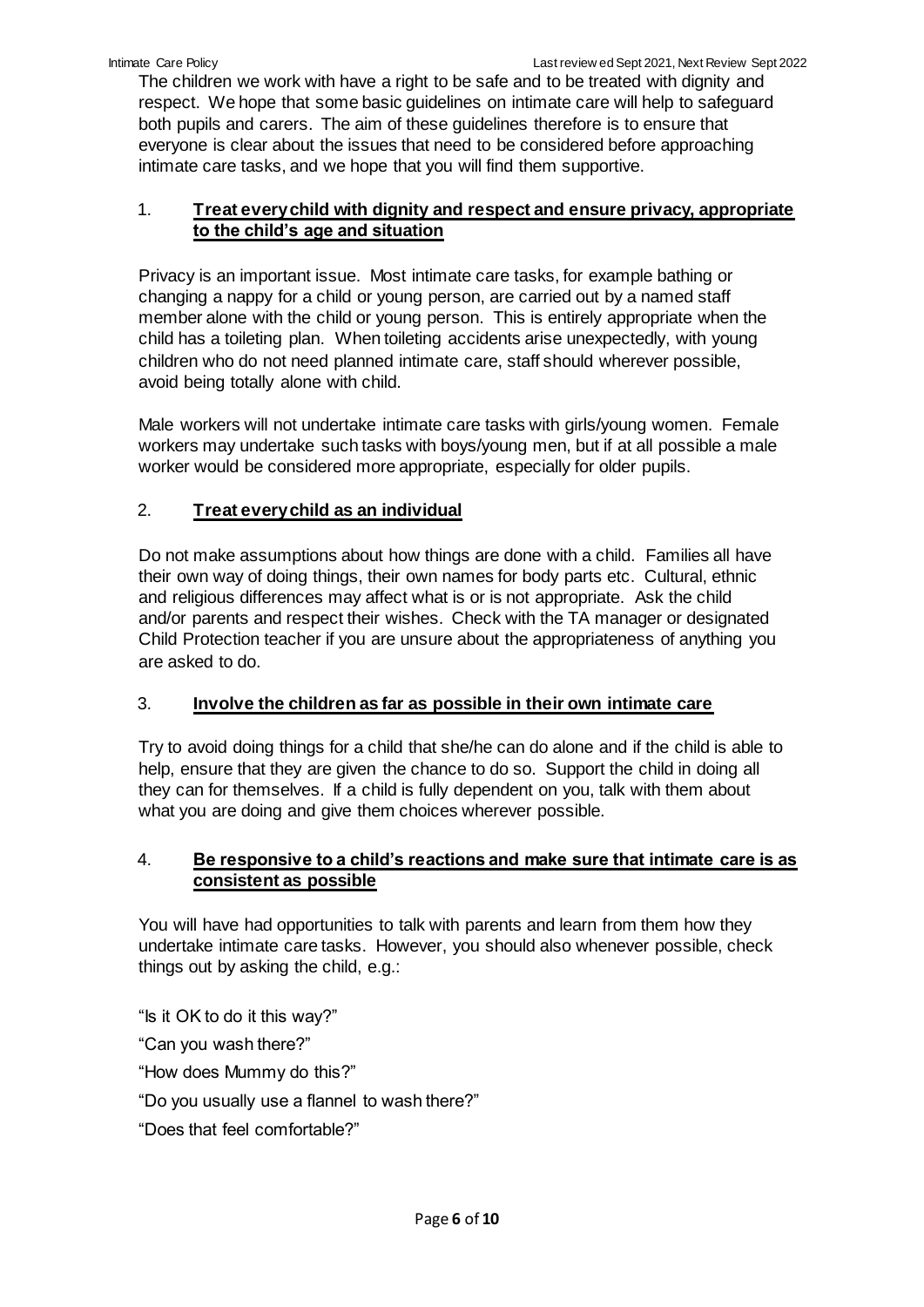#### 5. **Don't allow yourself to be rushed into taking on intimate care tasks**

If you feel unsure about how to do something, ask the parents to tell you how they do it. If you are still unclear, talk to your supervisor who will look with you at ways of getting training and support you in delaying taking on responsibility for these tasks until you feel confident about doing so.

#### 6. **If you are concerned let us know**

If, during the intimate care of a child, you accidentally hurt them, or if the child seems unusually sore or tender in the genital area, or appears to be sexually aroused by your actions, or misunderstands or misinterprets something, or has a very emotional reaction without apparent cause – let your supervisor know about any such incident as soon as possible and make a brief written note of it. Some of these could be cause for concern about the child, or alternatively the child or the parent might possibly misconstrue something you have done.

#### 7. **Encourage the child to have a positive image of its own body**

Confident, assertive children who feel their bodies belong to them are less vulnerable to sexual abuse. As well as basics like privacy, the approach you take to the child's intimate care can convey lots of messages to them about what their body is "worth". Your attitude to the child's intimate care is therefore very important. Keeping in mind the child's age, routine care should be enjoyable, relaxed and fun.

# **CARE PRACTICES IN RESPECT OF CHILDREN OF THE OPPOSITE SEX**

When working with children there is a difficult balance to be struck between showing the children normal physical affection and comfort at times of distress; and putting oneself in a situation of being open to allegations of abuse.

For the safety of both staff and child it is considered totally inadvisable for a male member of staff to be involved in the intimate physical care of a girl of any age e.g. bathing. This should be the case whether or not the child has special needs or disabilities. The same limitations may not apply to female staff and boys. Account should be taken of the child's wishes and preference in deciding who should help the child with a particular physical need.

One of the difficulties is that vulnerable children, and particularly those who have been abused, can respond unpredictably to physical contact. There is often a great deal we do not know about these children – when and where the abuse occurred, and what "triggers" will reawaken memories of the abuse. Members of staff must therefore be wary and sensitive that "normal" touching may give a very different message to an abused child.

The following points may be helpful to remember when dealing with vulnerable children:

Page **7** of **10** Children who have been abused can display very sexualised behaviour.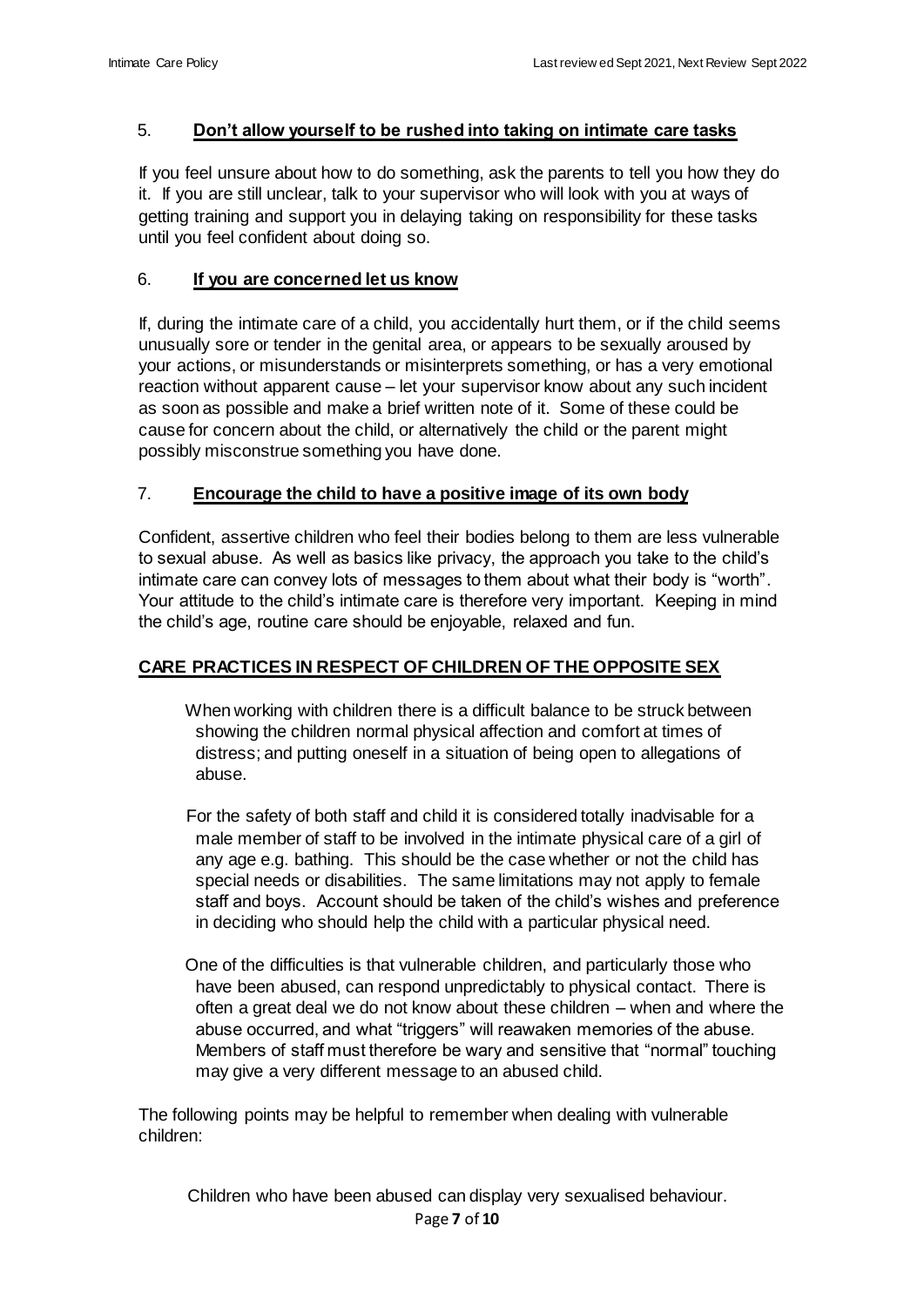Children who have been abused may not have experienced "normal" physical

- contact and may misinterpret attempts by staff to show affection and concern. Children should be discouraged from going around the school scantily dressed – e.g. going to the toilet when only partially changed for PE.
- $\ddot{\bullet}$  If there are concerns about a child's vulnerability, staff should, except where it is totally impractical, avoid being left alone with a child.
- $\ddot{\bullet}$  On school residential trips, there should always be a mix of both male and female staff on duty, and the child's named TA should accompany them to deliver intimate care wherever possible.
- Issues about gender and sexuality should be discussed in supervision and staff meetings, and should be a mandatory part of staff training and development.

#### **The following are some basic guidelines to help safeguard both staff and children.**

- 1. Be familiar with any special names the child uses for body parts.
- 2. We will gain parental permission to provide intimate care for toileting accidents in the early years by providing a letter and tear off slip in the induction pack. Where permission is not granted by return of the slip, staff must gain permission over the telephone in the event of an accident before administering any intimate care.
- 3. Only staff known to children in the early years will provide intimate care, where necessary.
- 4. Male staff will only assist male pupils; female staff can assist both male and female pupils.
- 5. Where a member of staff who provides intimate care is absent, the TA manager will organise an appropriate temporary means of caring for the child's needs. This would most likely to be another TA who is known and trusted by the child, who is happy to administer this care.
- 6. When children have toileting accidents, staff must ensure the child's privacy whilst changing, whilst ensuring that they themselves are not professionally compromised. If the child is using the toilet by themselves, the member of staff should ensure the door is closed and explain about privacy.
- 7. Knock on the door before entering bedrooms on residential trips and do not enter children's rooms unaccompanied.
- 8. When changing a child's pad, sanitary wear or soiled clothing, the member of staff must always wear protective gloves. The member of staff must change the child's pad/nappy etc. at the frequency requested by the parent/carer. The parent must provide pads/sanitary wear. Double bag the pads/nappies and dispose of in the sanitary bin. Take off the gloves, pulling from the wrists and turn inside out as they come away from the hand and dispose of in the sanitary bin. Place soiled clothing in a tied carrier bag and inform the child's parent/carer of the toileting accident. Wash hands. Always use clean protective clothing for each child.